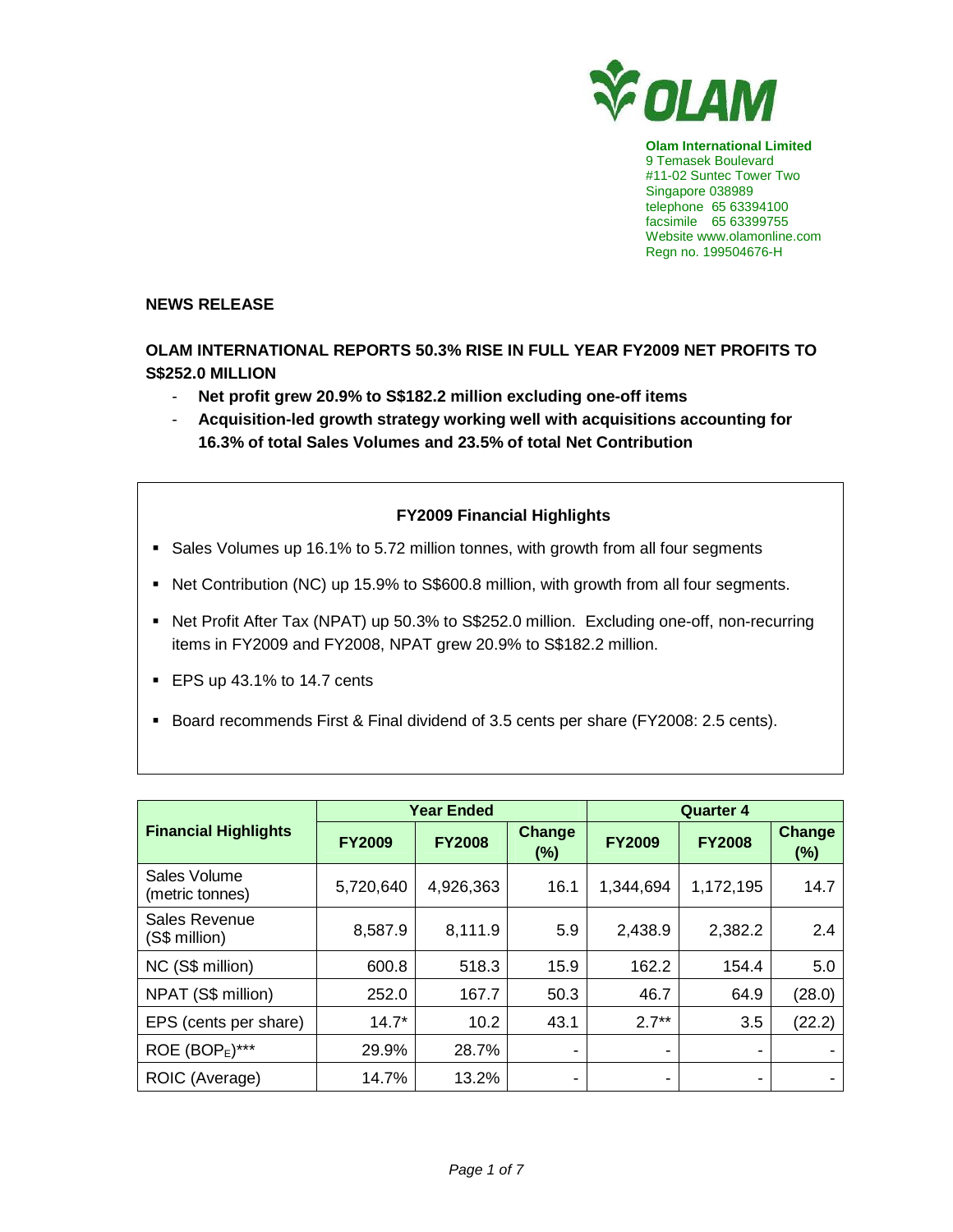

\* Based on weighted average number of shares of 1,713,478,345 for FY2009 (compared to weighted average number of shares of 1,631,228,890 for FY2008).

\*\* Based on weighted average number of shares of 1,713,921,991 for Q4 FY2009 (compared to weighted average number of shares of 1,590,921,777 for Q4 FY2008).

\*\*\* Based on beginning of period equity  $(BOP_F)$ 

Singapore, August 27, 2009 - Olam International Limited ("Olam" or the "Group"), a leading global, integrated supply chain manager of agricultural products and food ingredients, today reported a Net Profit After Tax of S\$252.0 million for the full year ended June 30, 2009 ("FY2009"), a 50.3% increase over the previous year ("FY2008").

The results for FY2009 included a one-off net gain of S\$80.6 million arising from the buy-back of convertible bonds and an asset impairment loss of S\$10.8 million, while FY2008 had a oneoff tax gain of S\$11.4 million and a S\$5.5 million impact from negative goodwill recognition. Excluding these one-off, non-recurring items, Net Profit After Tax grew by 20.9% from S\$150.8 million in FY2008 to S\$182.2 million in FY2009.

Olam's CFO, Krishnan Ravikumar stated: "We achieved an overall volume growth of 16.1% and NC growth of 15.9% with growth from all four segments including the Industrial Raw Materials segment, which had a difficult year due to the global economic slowdown." Another key reason for the strong earnings growth, he added, was that NC from acquisitions grew by 57.3% during the year.

Said Olam's Group Managing Director and CEO Sunny Verghese: "Our combination of organic and acquisition-led growth strategy has worked well for us; we have been successful in strengthening our core positions and acquiring value-accretive businesses during the year. More importantly, we were able to integrate these businesses well, extracting synergies and thereby adding value to the businesses we acquired.

"We have consistently focused on three key sources of intrinsic value namely improving capital spreads, increasing the rate of profitable growth and sustaining this growth over time. We met our targets in FY2009, achieving a ROE of 29.9% compared to 28.7% in FY2008. Our ROIC grew from 13.2% in FY2008 to 14.7% in FY2009. We will continue to remain focused on making investment choices and taking capital allocation decisions that maximise intrinsic value for our shareholders," he added.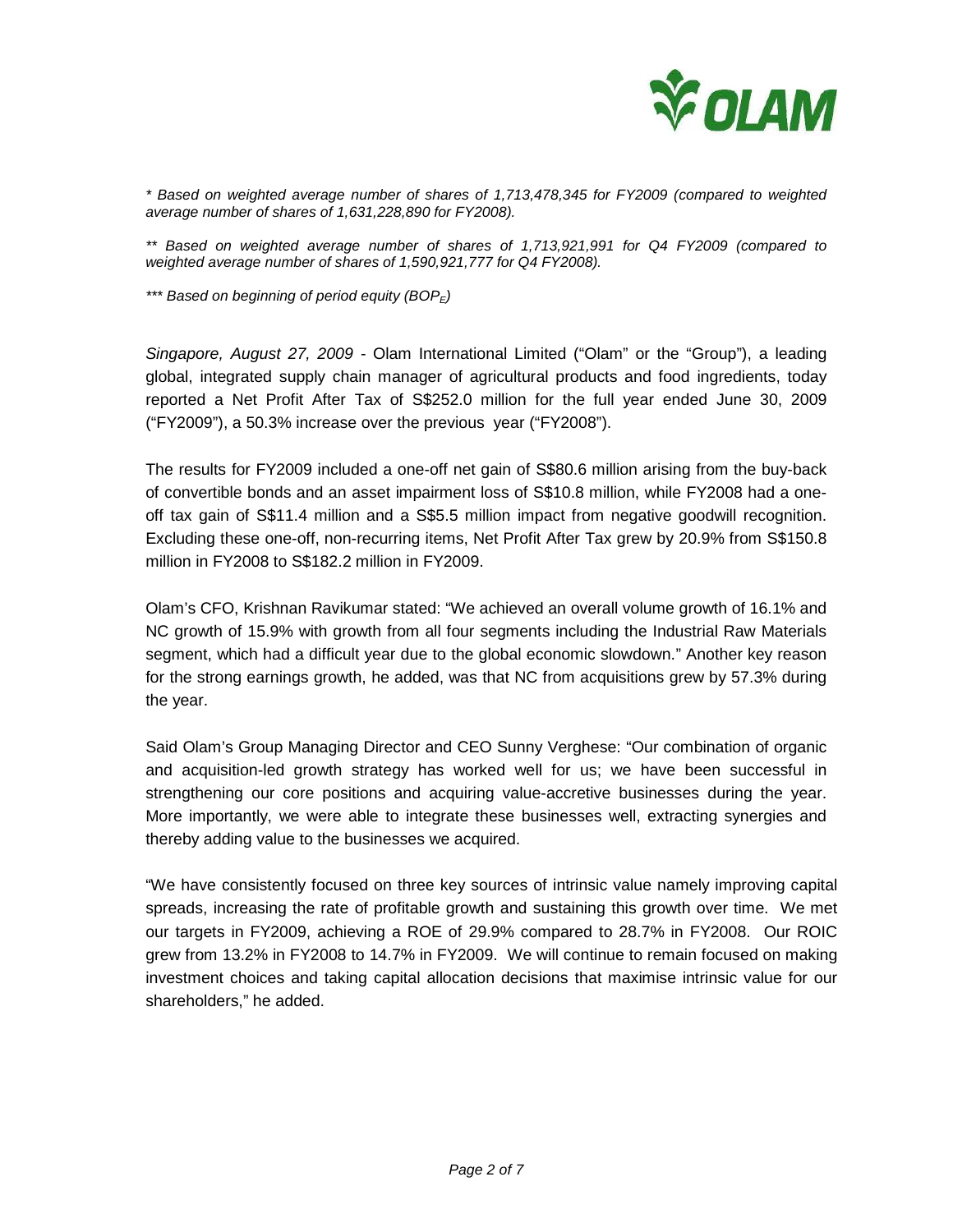

### **Group Financial Review**

Olam delivered strong performance in three out of the four segments in FY2009. The three segments, namely the Edible Nuts, Spices & Beans segment, the Confectionery & Beverage Ingredients segment and the Food Staples & Packaged Food segment, are all food raw materials and ingredients. These three segments, which accounted for 82.9% of revenues in FY2009, reported double-digit growth in volume and NC and higher NC per tonne, confirming that demand for these products is relatively more recession resilient. Combined Sales Volume and NC for these three segments grew by 19.9% and 21.2% respectively in FY2009 compared to FY2008.

The Industrial Raw Materials segment (earlier called the Fibre & Wood Products segment), comprising Cotton, Wool, Rubber and Wood Products, accounted for 17.1% of revenues in FY2009. Demand for these products faced a sharp contraction in FY2009 given their relative sensitivity to the global economic slowdown. Despite such difficult conditions, volume grew by 2.7% and NC by 1.6% in this segment.

Consolidated NC per tonne remained unchanged at S\$105 from the previous financial year.

The new acquisitions, including joint ventures and associates, showed a strong performance during FY2009 with volume growing at 135.6% and NC at 57.3%, contributing significantly to the Group's overall performance. Their share of Group volumes doubled from 8.0% to 16.3% and share of NC increased from 17.3% to 23.5%.

|                                                  |               | <b>Full Year</b> |                      | <b>Quarter 4</b> |               |               |  |
|--------------------------------------------------|---------------|------------------|----------------------|------------------|---------------|---------------|--|
| <b>Edible Nuts, Spices &amp;</b><br><b>Beans</b> | <b>FY2009</b> | <b>FY2008</b>    | <b>Change</b><br>(%) | <b>FY2009</b>    | <b>FY2008</b> | Change<br>(%) |  |
| Sales Volume (metric tonnes)                     | 975,937       | 827,129          | 18.0                 | 358,195          | 325,851       | 9.9           |  |
| Sales Revenue (S\$ million)                      | 1,200.1       | 1,168.9          | 2.7                  | 397.5            | 409.5         | (2.9)         |  |
| NC (S\$ million)                                 | 155.1         | 128.0            | 21.2                 | 53.6             | 56.2          | (4.6)         |  |
| NC Per Tonne (S\$)                               | 159           | 155              | 2.6                  | 150              | 173           | (13.3)        |  |

#### **Segmental Review**

The **Edible Nuts, Spices & Beans** segment recorded a volume growth of 18.0% and NC growth of 21.2% with NC per tonne increasing from S\$155 in FY2008 to S\$159 in FY2009. The improvement in volume and NC came mainly from Cashew and the Spices & Dehydrates businesses.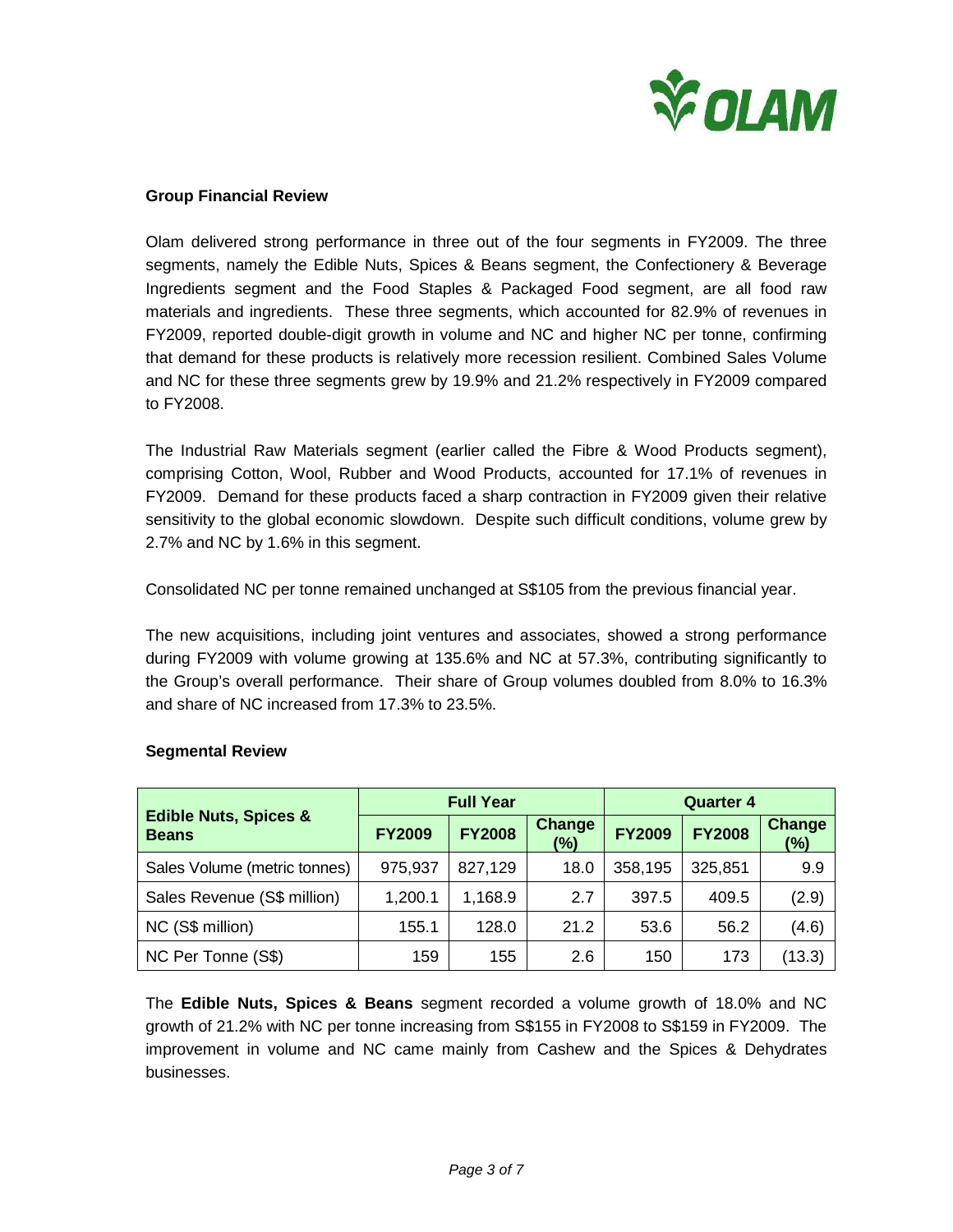

Cashew volumes grew even as market conditions were less favourable compared to FY2008. This above market performance was due to Olam's diversified markets exposure in Asia and the Middle East which grew strongly during this period, as well as Olam's ability to gain market share from fringe players who were not able to cope as effectively with the impact of the global financial crisis.

The Spices & Dehydrates business reported strong sales volume and NC improvement, as Olam successfully captured strong demand pull by retail buyers, including specialty and private label players, offsetting the lower off-take from the industrial and food service segments. NC margins increased on account of enhanced product offerings.

|                                                           |               | <b>Full Year</b> |                      | <b>Quarter 4</b> |               |               |
|-----------------------------------------------------------|---------------|------------------|----------------------|------------------|---------------|---------------|
| <b>Confectionery &amp;</b><br><b>Beverage Ingredients</b> | <b>FY2009</b> | <b>FY2008</b>    | <b>Change</b><br>(%) | <b>FY2009</b>    | <b>FY2008</b> | Change<br>(%) |
| Sales Volume (metric<br>tonnes)                           | 1,169,601     | 1,046,562        | 11.8                 | 204,227          | 246,440       | (17.1)        |
| Sales Revenue (S\$<br>million)                            | 3,783.1       | 3,188.9          | 18.6                 | 1,198.3          | 723.5         | 65.6          |
| NC (S\$ million)                                          | 168.5         | 148.4            | 13.5                 | 44.9             | 41.9          | 7.2           |
| NC Per Tonne (S\$)                                        | 144           | 142              | 1.4                  | 220              | 170           | 29.4          |

The **Confectionery & Beverage Ingredients** segment reported 11.8% growth in volume and 13.5% increase in NC. NC per tonne rose from S\$142 in FY2008 to S\$144 in FY2009.

Despite sporadic supply disruptions during the year, Coffee volumes increased significantly compared to FY2008 with improved global market share as the company initiated sourcing and distribution of Coffee locally for the Brazilian market and deepened upcountry sourcing presence and processing volumes in Colombia, Peru and Honduras. Coffee also improved margins by expanding sourcing and production of sustainable coffees for markets in Europe.

Cocoa experienced extremely tough market conditions, particularly in the second half of the year, resulting in modest growth in FY2009. This was a result of an overall short crop and sharply lower than expected grinding and chocolate consumption during the year. In spite of these market conditions, Olam continued to consolidate its position as one of the leading originators of Cocoa by growing its market share in Asia and in most African origins.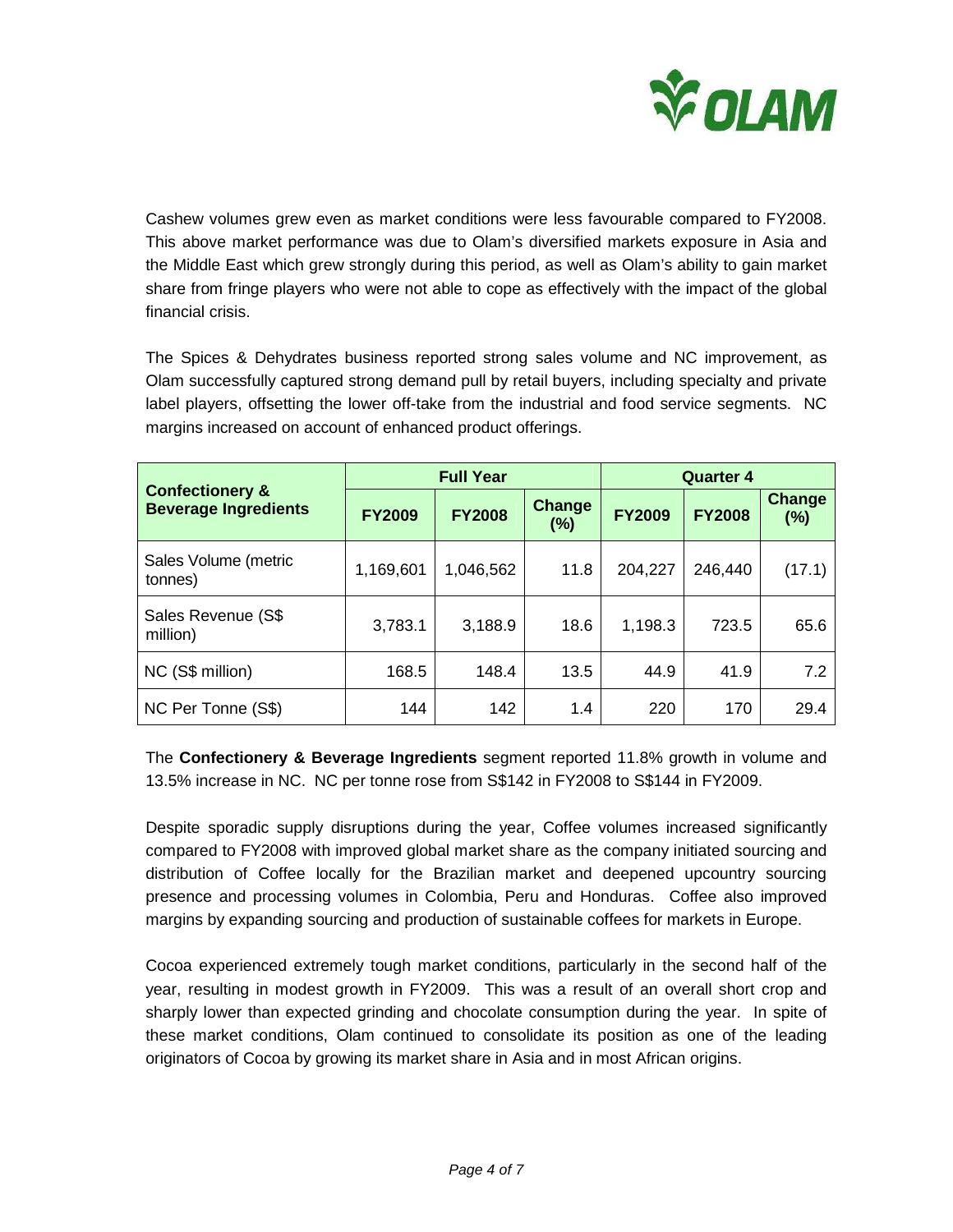

| <b>Food Staples &amp;</b>       |               | <b>Full Year</b> | <b>Quarter 4</b>     |               |               |                         |
|---------------------------------|---------------|------------------|----------------------|---------------|---------------|-------------------------|
| <b>Packaged Foods</b>           | <b>FY2009</b> | <b>FY2008</b>    | <b>Change</b><br>(%) | <b>FY2009</b> | <b>FY2008</b> | <b>Change</b><br>$(\%)$ |
| Sales Volume<br>(metric tonnes) | 2,451,161     | 1,958,791        | 25.1                 | 493,944       | 315,830       | 56.4                    |
| Sales Revenue<br>(S\$ million)  | 2,139.6       | 2,027.5          | 5.5                  | 459.8         | 597.5         | (23.0)                  |
| NC (S\$ million)                | 135.5         | 102.5            | 32.2                 | 20.0          | 12.0          | 66.1                    |
| NC Per Tonne<br>(S\$)           | 55            | 52               | 5.8                  | 41            | 38            | 7.9                     |

Sales volume and NC for the **Food Staples & Packaged Foods** segment grew by 25.1% and 32.2% respectively in FY2009. NC per tonne improved from S\$52 in FY2008 to S\$55 in FY2009.

The Rice business embarked on several initiatives to increase its participation with deeper penetration in higher margin segments, origination and logistics, which helped secure increased volumes and margins during the year. Dairy Products experienced very difficult market conditions in China, Russia and Ukraine due to the global economic downturn. It generated marginally higher volume and NC growth in FY2009 as the company expanded in specialty products, increased its volume off-take from Open Country Dairy and introduced new products in new markets in Africa to offset lower sales into Russia and China. Increased Sugar volumes came from larger sourcing volumes in Brazil and sales into Russia and the CIS, where volumes doubled compared to the previous year. The new Grains business had a strong start during the year and contributed to the segment's growth in volume and NC, with wheat and barley exports from Australia into South and South-East Asian markets, wheat exports from Russia into the Mediterranean and from Argentina to Brazil. The Packaged Foods business had a good year as sales into West Africa improved and Olam became the second largest supplier of tomato paste into West Africa.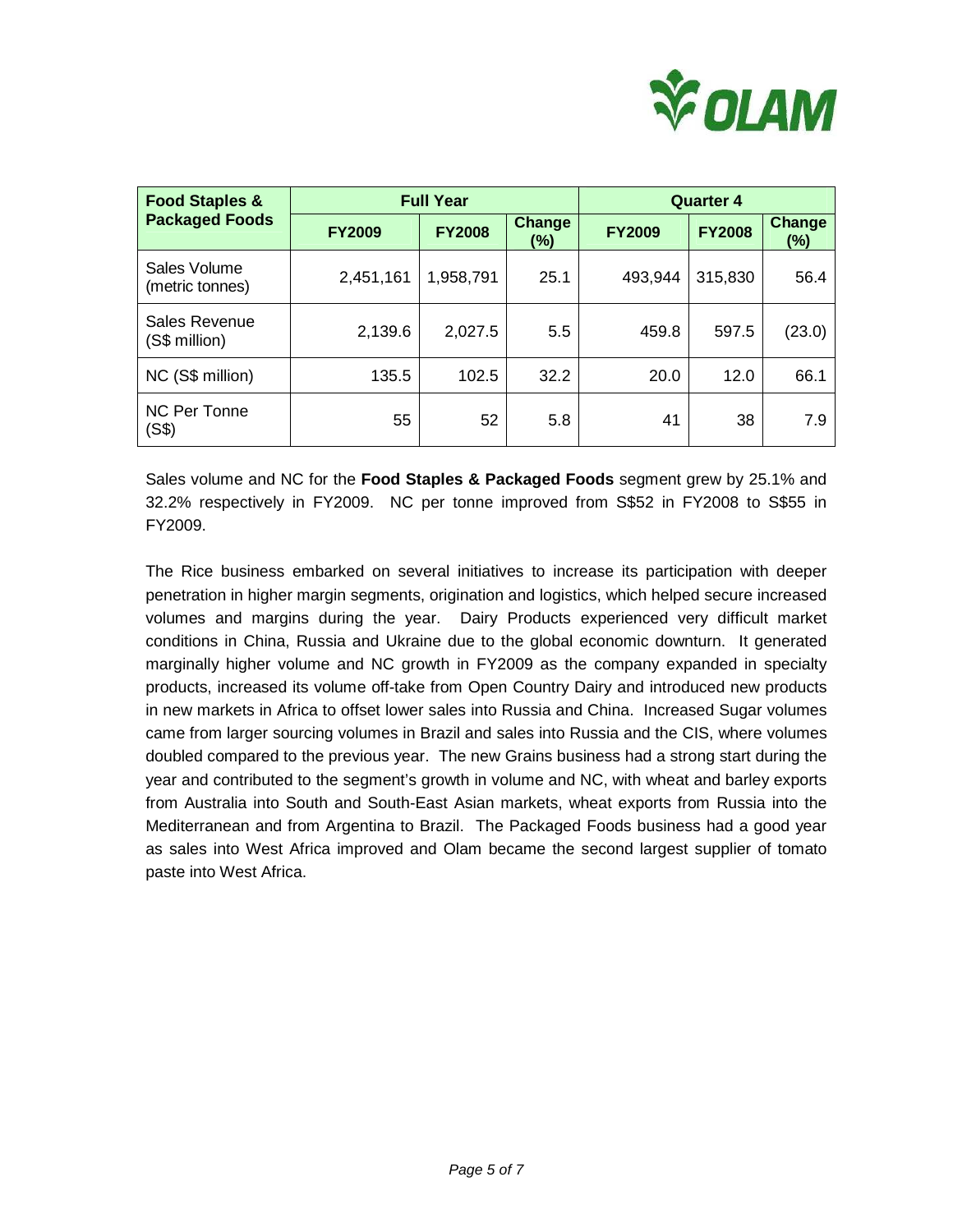

|                                           |               | <b>Full Year</b> |                         | <b>Quarter 4</b> |               |                      |
|-------------------------------------------|---------------|------------------|-------------------------|------------------|---------------|----------------------|
| <b>Industrial Raw Materials</b>           | <b>FY2009</b> | <b>FY2008</b>    | <b>Change</b><br>$(\%)$ | <b>FY2009</b>    | <b>FY2008</b> | <b>Change</b><br>(%) |
| Sales Volume (metric<br>tonnes)           | 1,123,941     | 1,093,881        | 2.7                     | 288,329          | 284,121       | 1.5                  |
| Sales Revenue (S\$ million)               | 1,465.1       | 1,726.6          | (15.1)                  | 383.4            | 651.7         | (41.2)               |
| NC (S\$ million)                          | 141.7         | 139.5            | 1.6                     | 43.7             | 44.3          | (1.3)                |
| <b>NC Contribution Per Tonne</b><br>(S\$) | 126           | 127              | (0.8)                   | 152              | 156           | (2.6)                |

The Industrial Raw Materials segment showed a creditable performance in spite of it being more recession sensitive relative to the other three are food ingredient segments. Volumes grew by 2.7% even as demand weakened significantly during the year. While revenues fell 15.1% due to lower prices, NC grew by 1.6% to S\$141.7 million.

The Cotton business ended the year on a positive note, registering an overall growth in volume after two consecutive quarters of lower demand and rapid destocking by textile mills. Queensland Cotton's profitability returned to positive territory in FY2009 as a result of its US and Brazil operations performing better than expectations.

The global economic downturn had a significant impact on the global housing market with construction activity and furniture manufacturing activities registering a steep decline in all countries, more specifically in China, India, Vietnam and Europe, which are the key markets for Wood Products. This, in turn, resulted in a slowdown of demand, which impacted sales volume and margin growth in this segment during the year.

### **Prospects**

The Group will continue to execute a growth strategy over the next six years by pursuing integrated value-chain leadership in selected products, selectively expanding its value-chain participation across products and leveraging the assets and capabilities developed over the past few years. Olam will continue to grow its existing supply chain business to its full potential.

Even as the global economy is showing early signs of recovery, Olam expects end-markets, particularly those for Cocoa, Industrial Raw Materials, to experience a slow recovery in FY2010 after the sharp contraction of demand witnessed over the past two quarters. Earnings growth in FY2010 is expected to come from higher market share in the less recession sensitive food raw materials and ingredients businesses, given Olam's stronger competitive position and new earnings contribution from acquisitions completed in FY2009.